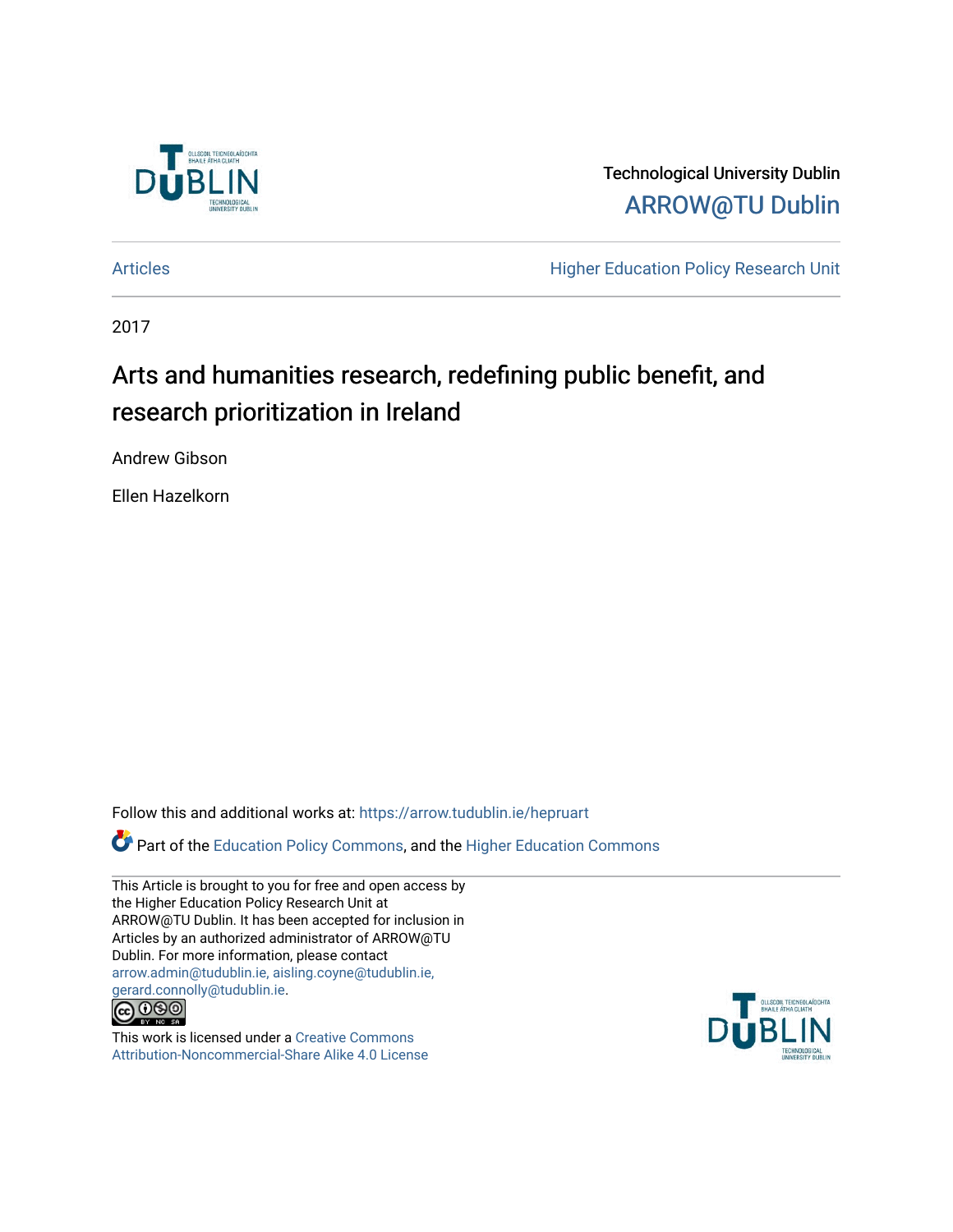## Arts and humanities research, redefining public benefit, and research prioritization in Ireland

Andrew G. Gibson<sup>1,2,3,\*</sup> and Ellen Hazelkorn<sup>2,3</sup>

<sup>1</sup>Culture, Academic Values and Education (CAVE) Research Centre, Trinity College Dublin, Dublin, Ireland, <sup>2</sup>Higher Education Policy Research Centre (HEPRU), Dublin Institute of Technology, Dublin, Ireland and <sup>3</sup>Centre for Global Higher Education (CGHE), University College London, London, UK

\*Corresponding author. Email: andrew.gibson@dit.ie.

#### Abstract

This article looks at the effects of a national policy of research prioritization in the years following Ireland's economic crisis. A national research prioritization exercise initiated by policymakers redefined the purpose of higher education research, and designed policies in line with this approach. Placing research for enterprise to the fore, it emphasized the economic value that subjects could return on state investments. This article examines the post-crisis policy of prioritization, its relationship with and effects on arts and humanities research, and how the notion of the benefit of research can be broadened while still addressing economic needs. It draws on 22 comprehensive semi-structured interviews with key stakeholders in Ireland's academic, policy, and civil society communities, and is part of a wider study on the contribution of higher education institution-based arts and humanities research to society and the economy.

## 1. Introduction

The global financial crisis impacted countries around the world, but in Europe, few were as profoundly affected as Ireland. Up until that point, Ireland had been the poster-child for liberal and outward-looking economic policies, which resulted in its success being touted as the rise of the 'Celtic Tiger'. The crisis brought policymakers and citizens alike back to reality with a crash, and policymaking was influenced across the board by the aftershocks from this hardest of landings. This article looks at the government's policy of research prioritization, specifically with regard to the arts and humanities, which have traditionally been considered one of Irish higher education's core strengths. It begins with an overview of higher education in Ireland and the development of the research base, and Ireland's economic woes of 2008 onwards. It then proceeds to a discussion of research evaluation, and Ireland's research prioritization, with a discussion of the pros and cons of the approach taken, and how the public benefit is conceived of in Ireland. It then considers some alternative sources of evidence (at the individual, institutional, and national levels) that demonstrate research strengths in Irish arts and humanities research, which were overlooked by policymakers in the process of research prioritization. The article concludes with some suggestions for policymakers and arts and humanities researchers.

#### 2. Higher education in Ireland

Though higher education in Ireland does not date back as far as the oldest universities in Europe—notwithstanding a 'paper university' founded in Dublin by papal bull by Clement V in 1312 (Gwynn, 1938)—its diversity testifies to the social and cultural changes throughout the island's history. This is seen in Trinity College Dublin's foundation in 1592 as an institution of the ruling Protestant colonial class, through to the Pontifical University in Maynooth founded in 1795 for the education of Irish seminarians. It includes Cardinal Newman's Catholic University of Ireland for the majority, lay Catholics, as well as the Queen's University of Ireland colleges in Belfast, Cork, and Galway in the 19th century. Following political independence from the UK in 1922, the new Irish state<sup>1</sup> was slow to prioritize higher education. Emerging from colonial rule, the political nationalism of the ruling parties promoted a combination of cultural-religious (i.e. Catholic) identity and economic self-sufficiency heavily reliant on protectionist import-substitution industrialization and high tariff barriers (Kirby & Murphy 2011: 17).

Neutrality in World War II (referred to in Ireland as 'the Emergency') followed by post-war isolation meant that Ireland failed to participate in the reconstruction in Europe that saw large investment for development, nor did it experience the levels of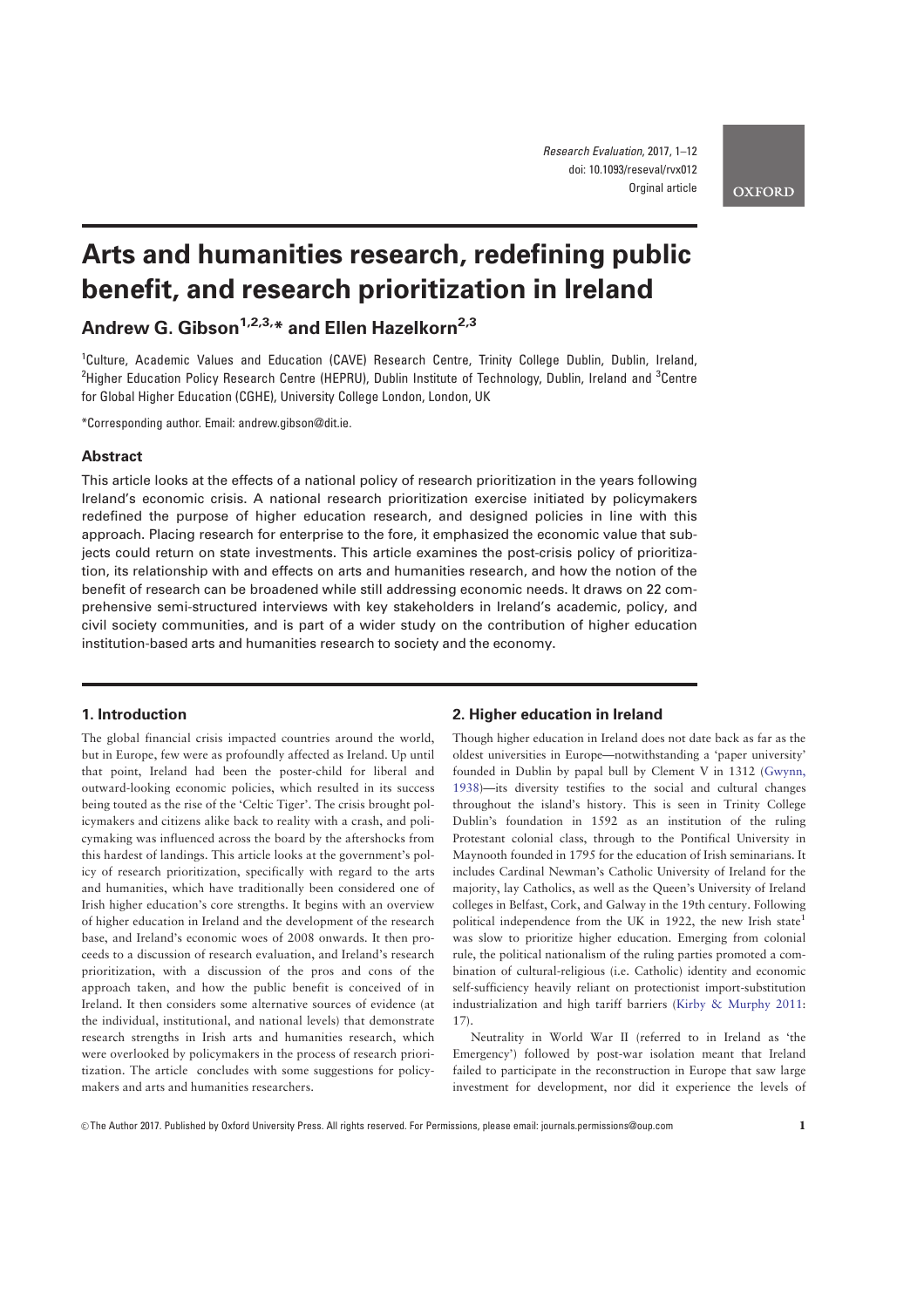economic growth seen in Britain and continental economies. What policy existed instead of this amounted to a politics of cultural defence, which left both the economy and cultural life in a state of enervation, such that 'Irish intellectual life [...] hit some kind of nadir' (Garvin 2005: vii, 69). By the late 1940s, it was clear that economic protectionism was not working, and a new strategy beginning 1959 marked a volte-face, and has tied Ireland's economic fortunes ever since, for better and worse, to world markets and foreign direct investment (FDI). The continuing legacy of FDI is seen in Ireland's export-oriented and services-based knowledge-intensive economy, with 'medical and pharmaceutical products' and 'organic chemicals' comprising 46% of Ireland's total exported goods as of January 2016 (CSO 2016: 30), and computer services making up 47% of total exported services in 2013 (CSO 2015).

Developments in higher education during the second half of the 20th century matched these economic changes. The elite features of the university system that only served a small element of Irish society began to be balanced out beginning in the late 1960s with the establishment of the Regional Technical College (RTC) sector. The newly created binary system met the government-defined need to expand and diversify higher education 'traditionally dominated by "elite" universities and meet social demand increasingly through nonuniversity institutions' (Walsh 2014: 20). Two other higher education institutions (HEIs), established in subsequent decades as National Institutes of Higher Education (NIHE), sat between the RTCs and the universities. Influenced by the Robbins Report in the UK, they were founded in Limerick and Dublin, to provide predegree technical courses, along with the prestige of degree courses in the arts and humanities (Walsh 2009: 294–297; 2014: 22).

All these new HEIs (14 RTCs and 2 NIHEs) were intended to respond to economic and labour market demands, as well as focusing on their regions. The end of the 20th century saw considerable developments, with the introduction of free tuition for Irish undergraduate students in 1996, the Universities Act (1997) referred to as 'the most significant piece of university legislation since the state was founded' (Coolahan 2008: 275), and the redesignation of RTCs as Institutes of Technology (IoTs) in 1998.

There was recognition by policymakers of the strategic importance of education for human capital informing these developments. At this stage, higher education that produced graduates was well-integrated into the economic and social fabric of the country, but HEI-based research lagged seriously behind. Coupled with the first and subsequent reports of the Expert Group on Future Skills Needs (EGFSN 1998), various reports firmly tied Ireland's future to strategic investment in research, science, and technology as essential to develop 'a vision of Ireland as a knowledge-based society' (ICSTI 1999: 2).

#### 2.1 Development of a research base

Initial impetus for the changes described above came from the stark realization that the previous nationalist-isolationist policies had failed (Chambers 2014: 120–47). While the 'big bang' of opening Ireland up to international trade came with the First Programme for Economic Expansion (1958–63), it was membership of the European Economic Community in 1973 (later the EU), and close association with the OECD, that have been the dominant influences on domestic policy ever since. Human capital development and research were seen as central to the knowledge-economy paradigm (OECD 1996).

Up to the end of the 20th century, Ireland did not have a national research policy, nor did it have an investment strategy for higher education or university-based research. The small research community that existed could only access limited opportunities in Ireland, or through European Union programmes, but they had little domestic status or international reputation. Ruane and Whelan (2011: 134) identify various external conditions that drove efforts towards greater investment in research. As much greater EU funding became available, it required a national research base to access these new revenues. Another factor was that participation in the developing world economy and in world science required Ireland 'to move up the value chain', or it would no longer be able to succeed through competition for lower skilled jobs.

High-tech manufacturing that had been promoted in Ireland since the 1960s, and the international firms it had attracted, also needed growing numbers of personnel trained in research and development to maintain the Irish advantage in the international FDI landscape. A more critical perspective argued that a strong R&D base in Ireland was required to underpin a strong knowledge-based domestic economy, less dependent upon FDI, or 'importing innovation' (Telesis Consultancy Group 1982). These opposing rationales have continued to underpin domestic policy.

The Programme for Research in Third-Level Institutions (PRTLI) (1998–2015) marked a significant turning point. It inaugurated unprecedented levels of government funding for research, with  $£1.2$ billion invested over this period. Managed by the Higher Education Authority (HEA, Ireland's intermediary organization), PRTLI established the first competitive framework for research to grow capacity and capability within HEIs. As well as this, two new research councils were established in 2000, under the auspices of the HEA, the Irish Research Council for Science, Engineering and Technology and the Irish Research Council for Humanities and Social Sciences (IRCHSS), initially with an annual budget of around  $E$ 24 million and  $E$ 10 million, respectively (Dagg 2006). These were followed by Science Foundation Ireland (SFI) in 2001, which was 'to invest in basic research in economically strategic priority areas' (Coolahan 2008: 277). SFI has consistently been responsible for the largest amount of direct government higher education research and development (HERD) funding ( $\epsilon$ 135 million, or 35% in 2012), with a focus on science, technology, engineering, and maths (STEM) (DJEI 2015a: 18).

The Strategy for Science, Technology and Innovation 2006-2013 (SSTI) continued the Irish government's attention on the role of research, and was the first broad strategy to address the full spectrum of research, 'basic' and targeted, encompassing STEM and arts, humanities, and social sciences (AHSS) subjects. By this time, Ireland had long since embraced the knowledge economy and the notion of 'Ireland, Inc.' (see Hazelkorn, Gibson, and Harkin 2015). Building Ireland's Knowledge Economy (Forfás 2004), an inter-departmental committee report, had firmly set Ireland on the road to carving out a position for itself in world science. SSTI followed this, and had the intention of putting Ireland 'on the map' in terms of global science as a part of the National Development Plan, no longer to have research merely content to serve national scale objectives.

The SSTI report set out key strengths in Ireland, such as the ability to attract high-tech FDI to Ireland, and a commitment to the tenets of the knowledge economy. It also drew attention to the '[h]istoric absence of a fully developed national strategy for STI, and integration of sectoral and socio-economic research within that framework' (Forfás 2006: 89–90). SSTI described a need to '[b]uild on recent NDP investments to deliver a sustainable, world class research system across the spectrum of humanities, physical and social sciences' (Forfás, 2006: 14). It noted further on that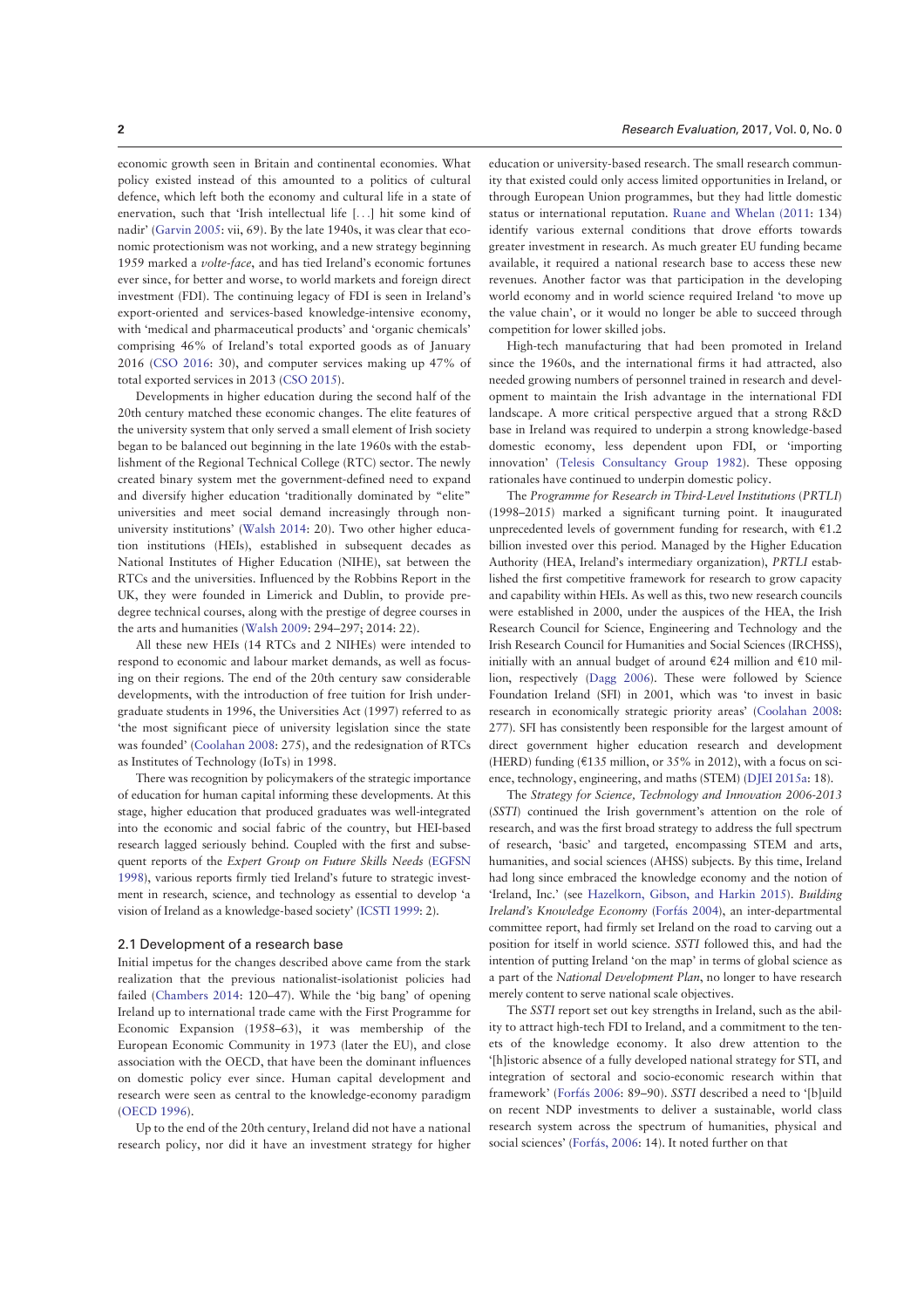there are compelling social and economic reasons to further develop our capabilities in the Humanities and Social Sciences. These include: better understanding of the very rapid changes taking place in the Irish economy and society; the importance of that knowledge and understanding in better informing public policy making; and developing creative and analytical skills in the context of a global economy which is becoming increasingly dominated by knowledge based services. (Forfás 2006: 30-1)

Not long after this, however, international events intervened to change the direction of Irish research policy.

#### 2.2 Economic crisis and response

The global financial crisis of 2008 and ensuing collapse of the Irish economy (see Kirby 2010) interrupted Ireland's long run of growth and also had the inevitable effect of changing the landscape for publicly funded research. Reports produced in the wake of the crisis reiterated the government's commitment to the ideal of a knowledge or knowledge-based economy, but they began questioning the type of research being undertaken and its overall impact, benefit, and relevance, and the importance given to doctoral training.

Reforming and restructuring higher education, focusing on the importance of the overall capacity of the 'system', through greater collaboration and critical mass—as well as mergers and rationalization—became a central feature of the period (Harkin and Hazelkorn 2014). Economic relevance trumped excellence in research, and science and technology came to be strongly aligned to industrial sectors that were internationally competitive. Previously PRTLI and SSTI represented a temporary truce of sorts between those who argued the virtue of broad-based research and postgraduate training versus those proposing a limited number of (semi)autonomous, commercially focused research institutes (DES 2011). Following the economic crisis, the funding picture began to change as the government pursued a more targeted approach. Research relevance defined principally in terms of job creation became the paramount criteria, with an emphasis on science and technology.

### 3. Research and evaluation

There has been a 'politics of large numbers' dating back at least to the 17th century (Desrosières 1998: 18), and arguably as far back as William the Conquerer's 'Domesday Book' (Creveld 1999: 145). The evaluation wave which has washed over many countries in recent decades (Dahler-Larsen 2007, 2015: 21–3) is the latest and most sophisticated example of the governmental impulse to make all activities undertaken in a country 'legible' (Scott 1998) to the powers that be. At first this governance by numbers was linked to state formation and control, with collection of taxation as central. The recent evaluation wave from the 1990s, however, has been concerned more with appropriate and efficient use of government expenditure. As such, evaluation touched all those areas where the state had influence, education being one of the first through 'PISA shock' and resulting discussion of educational reforms in the wake of international comparative studies (Filsinger 2016: 4).

With specific regard to higher education, evaluation is of increasing importance, given that higher education (through human capital development as well as research and development) is viewed as central to ensuring economic growth (Taylor 2016), for instance through knowledge exchange activities (Hughes and Kitson 2012), even though evaluation may purport to tell us more than it actually can (Donovan, 2007). Ireland is not immune from this view of knowledge exchange and higher education (Zhang, Larkin, and Lucey 2016). Evaluations can serve a number of 'societal functions', such as producing knowledge for decision-making, learning processes on an ongoing basis to discover how a system is performing, and performance control (Stockmann and Meyer 2016: 239–40). In Ireland, there is also a broader concern, which is the public requirement for accountability across the board in the wake of the economic crisis. The pressure this protracted crisis has put on the public purse connects with a political requirement to link publicly funded research with some kind of economic return (Hazelkorn et al. 2013: 72–6). In terms of higher education systems and research evaluation proper, four primary functions have been identified, namely, providing an overview of HEIs and their activities, accountability to government, to inform funding, and more broadly to understand the way in which research impacts on society (Penfield et al. 2014: 22).

All of these elements have suppositions specific to them, and as such the first stage of evidence gathering involves questions about the type of evidence to be gathered, and the appropriateness of one form (e.g. quantitative, bibliometrics, other metrics) versus another (e.g. qualitative, case studies, peer judgement). There is also the issue of what fields or subjects are better served by differing forms of data. For instance, humanities research has its own characteristic research outputs that invite specific forms of or approaches to evaluation, and is not best served by the same bibliometric measures that might work in the sciences (KNAW 2005; Huang and Chang 2008; Butler 2010; Pinto and Fernandes 2015), and a more complete picture might be adopted through other measures (Royal Irish Academy 2011; Hammarfelt 2014) or alternative ways of viewing arts and humanities research as a part of the research ecosystem (KNAW 2011: 25–6).

As noted above, there are a number of uses to which the information resulting from evaluations may be put, such as to inform performance-based research funding systems (Hicks 2012), or less narrowly to as an accountability mechanism for higher education, as a way of ensuring 'value for money' (Morgan 2014: S72). Prioritization is also one of the uses to which an assessment or an evaluation could be put. In an ideal version, prioritization would emerge from an evidence-based process, involving assessment (as evidence gathering), evaluation, and discussion, before any research priorities are defined. There is also, however, the possibility that evaluation can be used to legitimize existing policies (Stockmann and Meyer 2016: 240) or other political requirements. However valuable, wide-ranging assessments are neither cheap to implement nor to run, in terms of both economic (Geuna and Piolatto 2016) and political capital (Dahler-Larsen 2015: 33). As such, if there are more pressing concerns in a country's social-economic and political context, these may influence the rationale underlying a research evaluation or prioritization, and priorities may not result solely from an evaluation.

#### 3.1 National research prioritization exercise

Ireland's National Research Prioritisation Exercise (NRPE) marked the end of what had been a strategy to build a broad base of expertise in higher education through government policies and schemes such as *SSTI* and *PRTLI*. The government-appointed steering group met between October 2010 and September 2011, and published its findings later that year. It noted that policy 'in the area of research and innovation has served us well but it is appropriate to move towards a more top-down, targeted approach at this point' (Forfás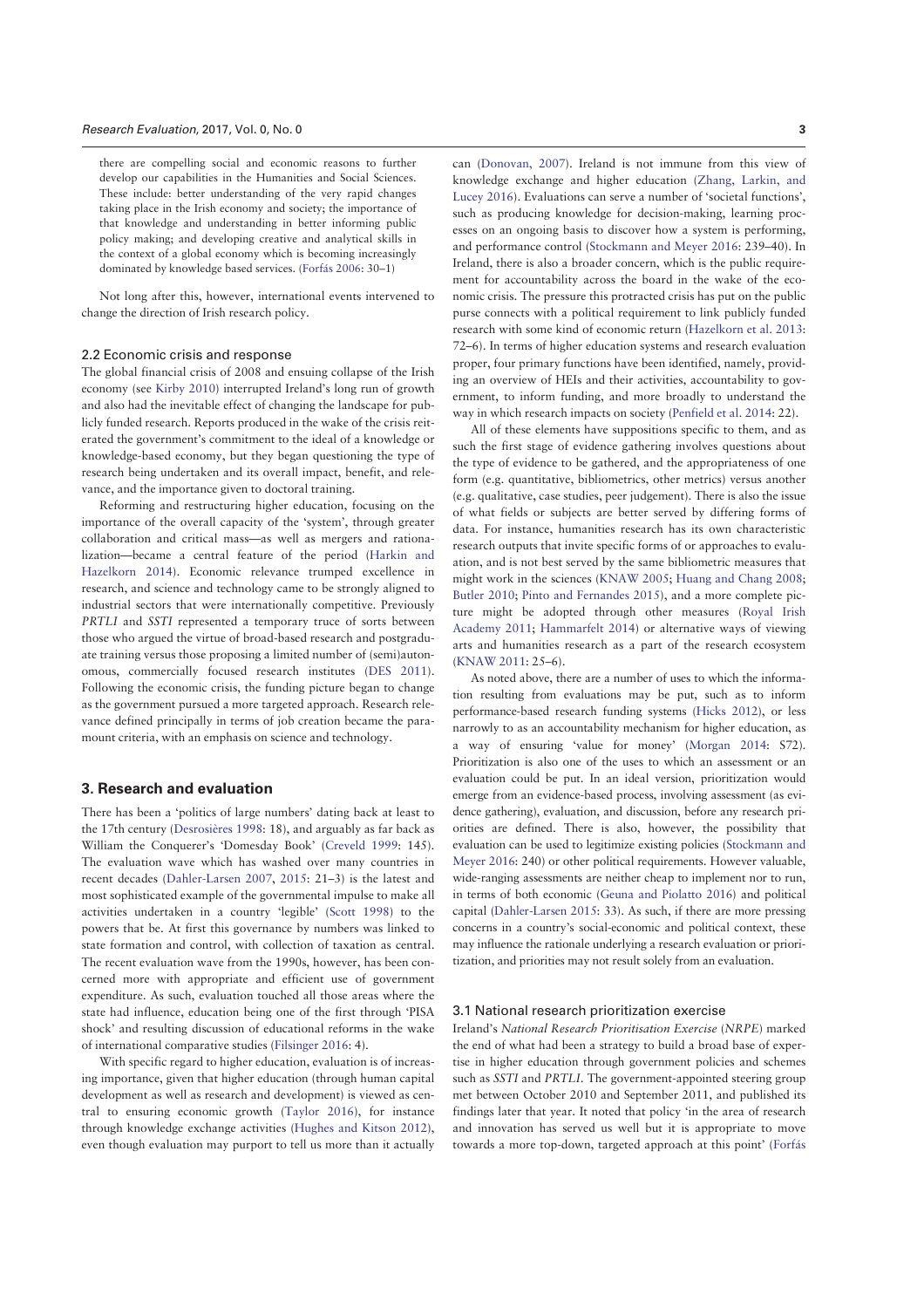2012: 8). The use of language, most notably 'at this point', identified the context. More significantly, it regarded development of a research base as effectively complete, and the task was now to 'build on the strengths that have emerged from the investment that has taken place' (Forfás 2012: 8). Its focus was publicly funded research, but excluded the 'block grant'2 and enterprise-based research (such as through the State's enterprise agencies, the Industrial Development Agency, or Enterprise Ireland).

Three over-arching goals were identified, which defined research in terms of that oriented towards the Irish enterprise base, research for policy, and research for knowledge (Forfás 2012: 8-9). The latter two goals were subordinate to the first, referencing the working group's interpretation of the terms of reference continued to note that it had 'deliberately focused its attention on publicly-funded research that is oriented to the Irish enterprise base (i.e. natural resource sectors, manufacturing sectors and market services sectors of the economy)' (Forfás 2012:  $9$ , see also 25).

Four criteria were used to identify potential priority areas: association with large global markets in which Irish-based enterprise does or can realistically compete; public investment in R&D is necessary and can complement existing private sector research; Ireland has objectively measured strengths; and the field represents a national or global challenge to which Ireland should respond (Forfás 2012: 87). Specific working groups were established, with defined remits: health, well-being, and ageing; natural resources and sustainable environment; technology, social media, creative and cultural enterprise; and innovative processes for enterprise (advanced manufacturing and business services).

#### 3.2 Prioritization without evaluation

The NRPE was narrowly conceived from the outset. The events which resulted in the Irish economic collapse meant that the country saw a decline of real gross domestic product (GDP) by 10% over 2008 and 2009 (Whelan 2014: 429), and this framed the policy response across government departments, including in research policy and its priorities. With unemployment running at 14.6% in 2011 (CSO n.d.), it was not surprising that the overarching objective of the exercise was to identify priorities which best matched a view of international competitiveness. In choosing that criterion, rather than for example disciplinary excellence or societal challenges, it was inevitable that some fields of research would effectively be excluded. One policymaker explained the rationale underlying this:

there are probably 4–6 things that Ireland needs to [...] to focus on. And they are: the life sciences, ICT, medical devices, food, and so on; we all know what they are. And we need to make sure we stay best at those. And then, we also need to look at what is coming down the pipe that would be natural for us to get into. And we need to establish ourselves there.  $(P3)^3$ 

As such, the guiding notion of enterprise-focused research led the entire NRPE process. The final outcome of the research prioritization process was that the working groups settled on 14 priority areas<sup>4</sup>. From this, six specific fields such as biomedical science, nanotechnology, advanced materials, microelectronics, photonics and software engineering were identified as the 'platforms' that would underpin the identified priorities. The NRPE steering group relied upon substantial economic data sets as well as bibliometric studies of journals indexed in Thomson Reuters' Web of Science database conducted by Thomson Reuters' consulting arm (EVIDENCE 2009, 2010).



Figure 1. Proportion of Higher Education R&D funding by type<sup>5</sup> of research, 2006-2012.

Source: Compiled from Forfás and Department of Jobs, Enterprise and Innovation data.

It was suggested that the 14 areas were 'broad enough to involve the full spectrum of research' involving 'researchers across all disciplines and sciences: physical and life sciences, technology, services, engineering, arts, humanities and social sciences' (Forfás 2011: 9). The specificity of the chosen priority industrial sectors and enabling technology platforms, however, and the lack of any realistic pathway by which AHSS researchers could participate, suggests this was lip-service. Indeed, an independent review of NRPE noted areas excluded by prioritization, and what this meant for higher education research, and 'the absence of an agreed national strategy':

...other research funders have had no option other than to implement individual, parallel strategies, which is suboptimal from an efficiency perspective and has resulted in the emergence of lacunae in the system. For many research areas, including most of the Humanities and Social Sciences, and basic and applied STEM outside the 14 priority areas, the only national funding schemes available are those administered by the Irish Research Council. (DJEI 2015b: 13)

Arguably there is nothing wrong with stating national objectives (i.e. research for enterprise) and working backwards from that. Indeed, emphasis on research excellence can lead to fragmentation, depending upon the criteria for excellence and critical mass in that area. On the other hand, favouring excellence can be supportive of scientific serendipity, which is vital.

The choice of the 14 areas has had wider implications for higher education beyond this however. While the Universities Act set out the benefits of public research (see Section 3.1 below), NRPE sought to reorient the future of Irish research saying the 14 priority areas 'should become the focus of future research investment that is oriented towards the Irish enterprise base' (Forfás 2011: 25) and that the majority of funding should be allocated to these areas and their platforms. To strengthen its case, it argued enterprise-focused research 'has always accounted for, and should continue to account for, the largest proportion of Government investment in R&D' (Forfás 2011: 9) and that 'most public investment in research in Ireland is driven by an economic motive' (Forfás 2011: 21). Yet, as Figure 1 below illustrates, basic research has tended to be the largest proportion, contradicting NRPE's view of the role played by Irish research. NRPE's intent, having identified priorities areas and 'research for enterprise', both of which broadly correspond with applied research, was to reverse this historical trend.

There is a bigger picture underlying these changes in the direction. At one level, there was a shift in authority for research from the Department of Education and Skills to the Department of Jobs,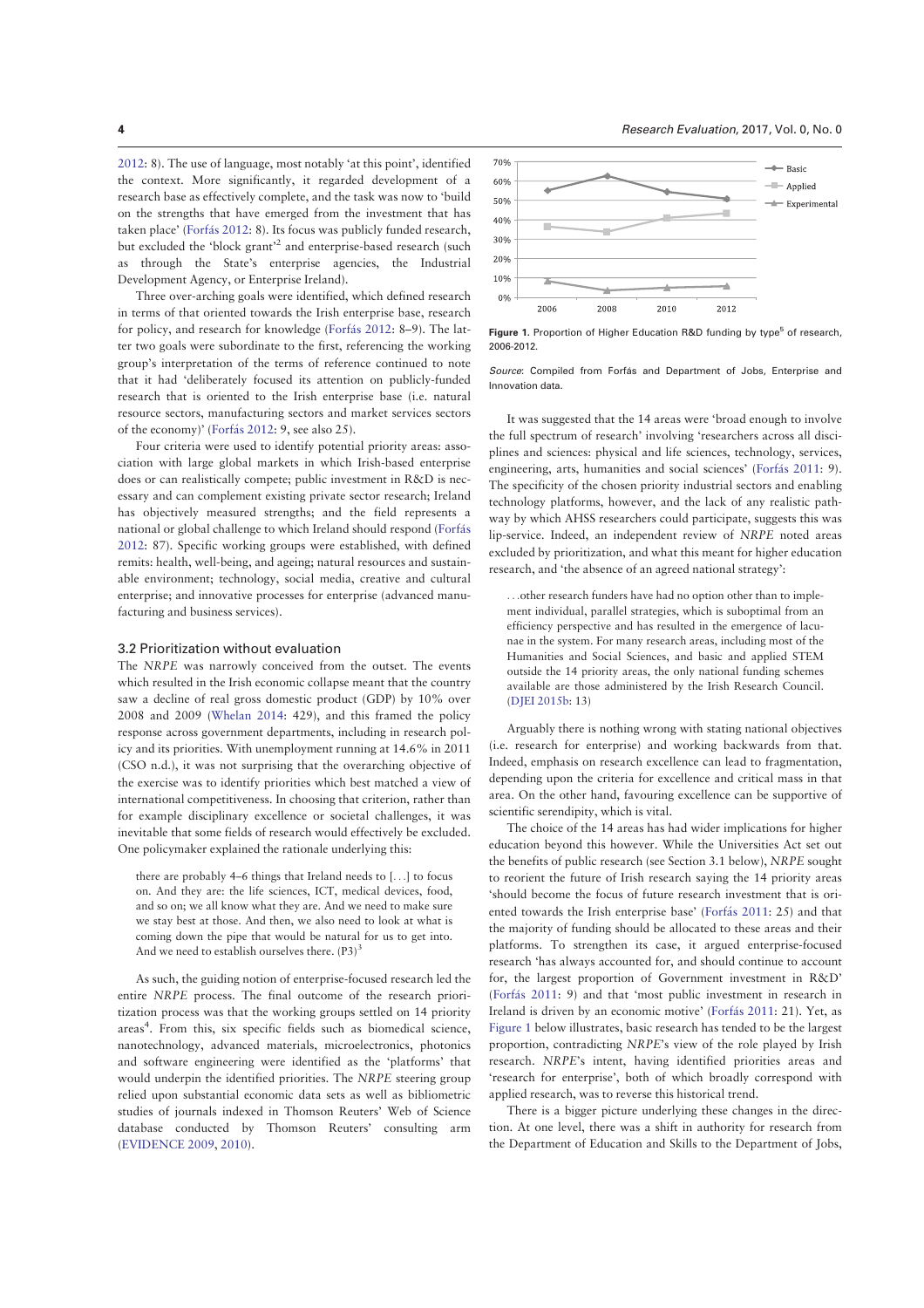Enterprise and Innovation, which was intended to ensure greater coherence in research and research funding. The change has signified a more fundamental restructuring of research however. Following the economic crisis, the role and budget for SFI was expanded, the NRPE was adopted as the de facto national research strategy, and the humanities and social sciences research council, IRCHSS, was merged with its STEM equivalent to form the Irish Research Council. This coincided with the marginalization of the HEA and its parent Department of Education and Skills in research policy—and foreshadow a more fundamental shift away from research having its primary home within higher education, to having its role in external-facing or independent industry-oriented research centres (Arnold et al. 2012).

## 4. The public benefit of research and prioritization

As the research base for Irish research expanded during the early years of this century, arts and humanities research was central. Between 2000 and 2006 research funding for the humanities more than doubled on the back of PRTLI funding (Forfás 2008). In the period following the financial crisis, the policy focus was concentrated on economically relevant research, with the implication that STEM research was front and centre in policy discourse. What is interesting about this for the arts and humanities, however, is how this policy focus appears not to have had an impact on research funding. Although the economic crisis meant that overall HERD funding declined from  $\epsilon$ 750 million in 2008 to  $\epsilon$ 621 million in 2012 (the most recent available data), as a percentage of total HERD the humanities have remained relatively stable, at 8% of HERD funding (see Supplementary Figure S1). The humanities'  $\text{\textsterling}50$  million (8% of HERD) in 2012 was well above 2002's figure of €33 million, and only slightly lower than 2008's high of  $E$ 56 million, and while there was a  $\epsilon$ 24 million decline from 2008 to 2010, this was back up again in 2012 (DJEI 2015a: 21).

Because the NRPE deals with competitive funding, which is not a significant element of funding available to arts and humanities researchers, there is no decline evident in the funding available to those arts and humanities researchers as a result of the NRPE. The 'crisis of humanities funding' may be a crisis that feeds off the perception of the situation.<sup>6</sup> It is a matter of 'where the stress falls' in Irish research policy, and a problem of perception rather than reality, namely, the perception of unremitting decline, which the HERD data does not bear out. There is another issue of perception, however, in that while the NRPE ostensibly does not exclude the arts and humanities, the way in which the priorities have been framed raises some scepticism as to the intention behind such claims, and is a missed opportunity to frame a more capacious understanding of the public benefit of research.

A broader understanding of the arts and humanities is possible, one that includes their established role in contributing to civil society, as well as a broader contribution that can include tourism, for example, which is underpinned by the arts and humanities in its many forms. One of our interviewees from academia made just this point:

Tourism is supposed to be our biggest industry; what do tourists want in terms of cultural arts and humanities experience. That's why a lot of people are coming here; they're not going to visit our science parks or incubation centres; they're coming here for

Pushing towards a utility-driven model that is structurally biased against the arts and humanities precludes such a broader understanding of the role played by the arts and humanities.

The statistics referred to above of course do not fully capture the place held by the arts and humanities in Ireland. Indeed, in the modern era, Ireland and Irishness was a historical, linguistic, and cultural reality long before it became a political one. Similarly, Irish higher education as an elite structure long had a classical bent, and did not focus on economic application or any other sense of what would later be considered 'applied knowledge' until the development of the binary system. This did not wane as higher education was foregrounded as of central importance to FDI and the knowledge economy. Indeed, the Universities Act, 1997 enshrined the broader public benefit of higher education unambiguously when describing the 'objects' of the university<sup>7</sup> in Irish society, some of which are as follows:

12. The objectives of a university shall include:

- a. to advance knowledge through teaching, scholarly research and scientific investigation,
- b. to promote learning in its student body and in society generally, c. to promote the cultural and social life of society, while fostering and respecting the diversity of the university's traditions,
- d. to foster a capacity for independent critical thinking amongst its students,
- e. to promote the official languages of the State, with special regard to the preservation, promotion and use of the Irish language and the preservation and promotion of the distinctive cultures of Ireland,
- f. to support and contribute to the realisation of national economic and social development. (Oireachtas Éireann 1997)

The 'public good' function of higher education is implied, with the aim of the university being 'to do all things necessary or expedient [...] to further the objects and development of the university'. The arts and humanities are explicitly mentioned with items (c), (e), and (f). The economic development function of higher education is also present, but is no more or less important than the other roles that the university is obliged to fill, and there are clear tensions between this legislation and the new national priorities put forward through research prioritization.

#### 4.1 Irish arts and humanities research after the crisis

The UK for some time has had a 'burgeoning "impact" rhetoric' (Belfiore and Upchurch 2013: 6) which in due course was followed by policy and instruments such as the Research Excellence Framework; the Netherlands has its own equivalent in the concept of research 'valorization' (Benneworth and Jongbloed 2009; Benneworth 2015). The impact discourse has increased interest and research in this area (Donovan 2011; Collini 2012: 168–77; Watermeyer 2012a; 2012b, 2014; Belfiore 2014; Oancea 2014). Ireland has not been untouched by such talk of impact (INDECON 2011; Hazelkorn 2014; Zhang, Larkin, and Lucey 2014, 2015), but policy has not followed the more formalized route favoured elsewhere. This puts the arts and humanities especially in a curious position because they are almost exclusively reliant on the public purse for their funding, and yet calls to justify the spending of this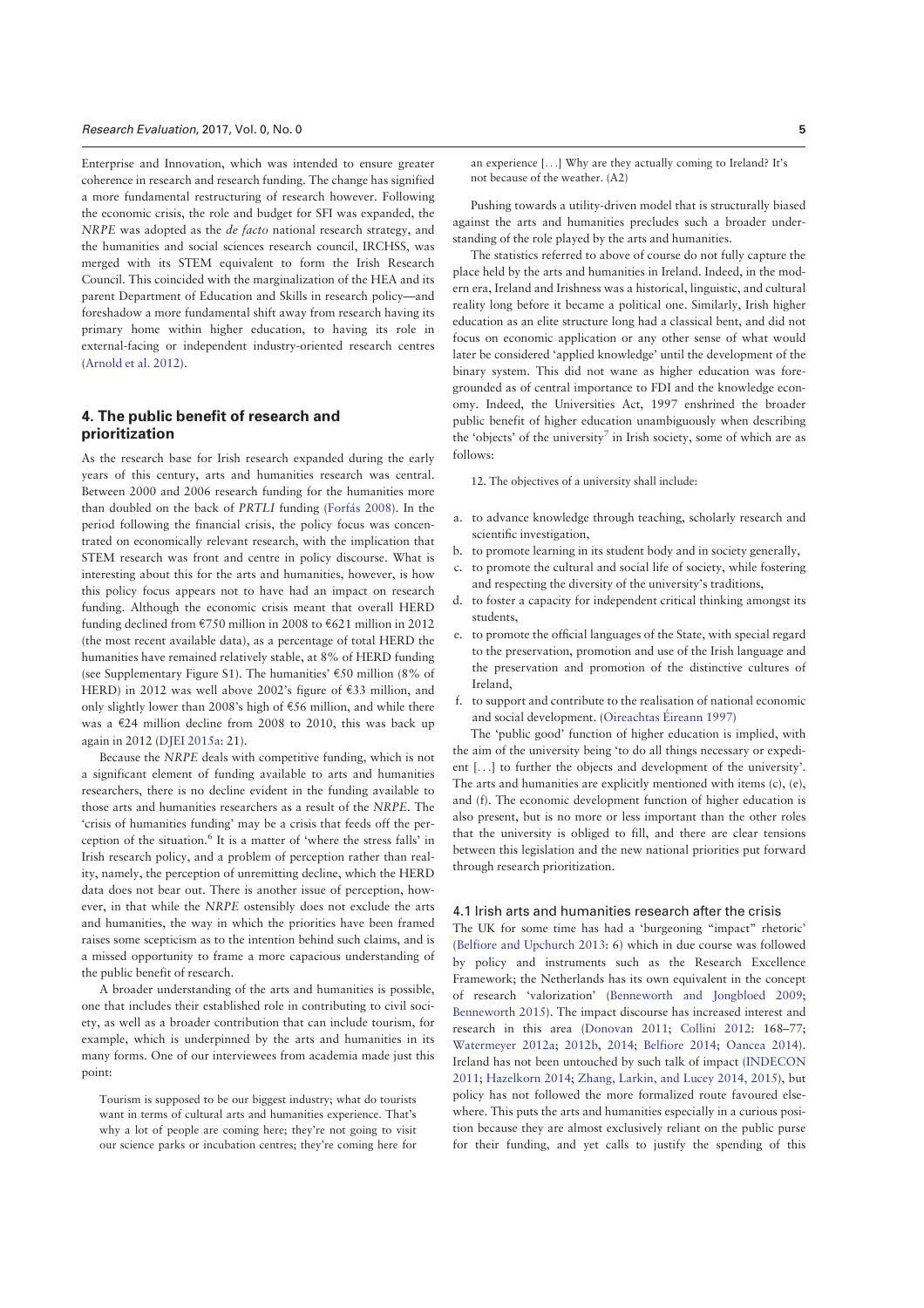money—no matter how apparently 'reasonable'—appear to be a departure from how arts and humanities research has existed in Irish higher education. Accusations of side-lining of the humanities occurs in other countries (Ferrini 2014: 44), and could be an artefact of funding and research policies (Mittelstrass, 2015). Asserting the public benefit of the humanities, or relying on long-held historical justifications are no longer sufficient, however, and thus there is a need to engage with existing processes (Lund 2015: 107).

Whispers of change to a more formal research assessment process have been around for some time. A state policymaker remarked on this point that

there hasn't probably been the pressure on the humanities and social sciences community in the past to explain themselves to or justify themselves. Or there's probably been either a reticence or a resistance to actually explaining, because you do get this defensive view that this is an end in itself, this has an intrinsic value in its own right. (P7)

Though in the USA the 'culture wars' had raged since the early 1990s, implicitly forcing academics to make arguments for their work (Newfield 2011: 54–6), Ireland has not heretofore experienced the same degree of scrutiny. If researchers were forced by external forces and circumstances to consider their activities (through assessment or evaluation), there is a danger that this urgency might endanger a true evaluation of the activities being carried out. This has implications for the timescales involved, as the economic and financial crises in Ireland introduced urgency into the discussion of the importance of the arts and humanities, and how we respond to this question.

Even in crude economic terms, one policymaker (P3) noted in our interviews that 'if you're using a tool in the short-term to measure a long-term investment, then of course the tool is wrong, and you'll get the wrong outcome'. Another, civil society interviewee from a national academic organization presented a similar view from the opposite timescale:

There is no one single-measure that is the gold standard. Then again, there is the case where people do work that is good but isn't recognized at the time that it's done. It could be a hundred years later in some cases that people appreciate how important it was. And that affects the sciences just as much as the humanities.  $(C6)$ 

In the period of the SSTI, before the economic crisis, there had been some discussion of the role of the humanities. The Royal Irish Academy published a policy report, Advancing the Humanities and Social Sciences in Ireland (Royal Irish Academy 2007), in response to which the then Minister for Education and Science asked that the HEA and IRCHSS implement one of the key recommendations, which was to reflect on the contribution of the humanities and social sciences to the development of Ireland. As a result, the Foresight Exercise for the Arts, Humanities, and Social Sciences (FAHSS) was initiated.

In submissions to FAHSS, stakeholders from industry and business identified the importance of the arts and humanities for tourism, digital media, and even international financial services, but overall for 'generic skills' (Forfás 2008). A submission from the Irish Business and Employers Confederation (IBEC) lamented the fact that 'knowledge transfer in the AHSS tends to be neglected by current funding policies' (IBEC 2008). This, and other submissions, suggested that the arts and humanities could be more closely

integrated in discussions of research relevance. Though discussions had started, both the tone and the content of the conversation changed after the crisis.

#### 5. Alternative perspectives on Irish arts and humanities research

Detailed work has been done on identifying the characteristics of humanities research (Ochsner, Hug, and Daniel 2013) and establishing criteria for excellence in humanities research (Hug, Ochsner, and Daniel 2013). The application of such criteria to the Irish context are, as of yet, some way off. While it is true that there is and has been no national assessment or evaluation of the entire public research base in Ireland, there is evidence to show the relative strengths of different subject fields and areas.

For example, there are proxies, which bring out some features of the role and quality of Irish arts and humanities research. These concern the (i) individual level, (ii) institutional level, and the (iii) international level. While the NRPE looked first and foremost at absolute advantage in international terms (i.e. fields or areas where Irish research was world class), this section looks at relative strengths, to show the place of arts and humanities research relative to other fields in Irish higher education, rather than making international comparisons.

### 5.1 Individual level—European Research Council peer review

The European Research Council (ERC), introduced with the Seventh Framework Programme, has been a significant intervention by the European Union in the development of a 'research excellence drive' (Maassen and Stensaker, 2011: 763). The ERC has its own issues internally, such as the governance imbalance between bureaucrats and scientists (Enserink 2009), and research suggests that its mechanisms may err on the side of conservatism and do not reward the most innovative research (Luukkonen 2012).

Nevertheless, a survey of successful and unsuccessful ERC Starting Grant awardees found that these awards are seen to have a high reputation and prestige, as well as high-quality peer-review process (Luukkonen 2014: 36–7). Its awards and peer-review process are regarded as the gold standard in Europe, as well as in Ireland. The ERC's awards focus on individuals rather than higher levels of abstraction (research groups, departments etc.), and as such indicates research strength in a given field.

The ERC peer-review panel structure is divided into three large domains, Life Sciences, Physical sciences and engineering, and Social sciences and the humanities. These in turn are subdivided into subdomains or panels (ERC 2015: 32) One of the interesting measures of the ERC uses to present its data is the 'concentration index'8 which 'shows the research areas, as demarcated by the ERC panels, in which a certain country exhibits a relative strength' (ERC 2015: 70). Ireland's thematic concentration index across all panels is in Table 1 below.

The highest figure in terms of Ireland's 'concentration index' as defined by the ERC is in subpanel PE08, 'Products and Process Engineering'. This maps on to one of the 14 priority areas in the NRPE, area M 'Processing Technologies and Novel Materials'. The second highest concentration index is subpanel SH06, which is 'The Study of the Human Past', firmly within the humanities. The third highest figures are for LS07 'Diagnostic tools, thearapies and public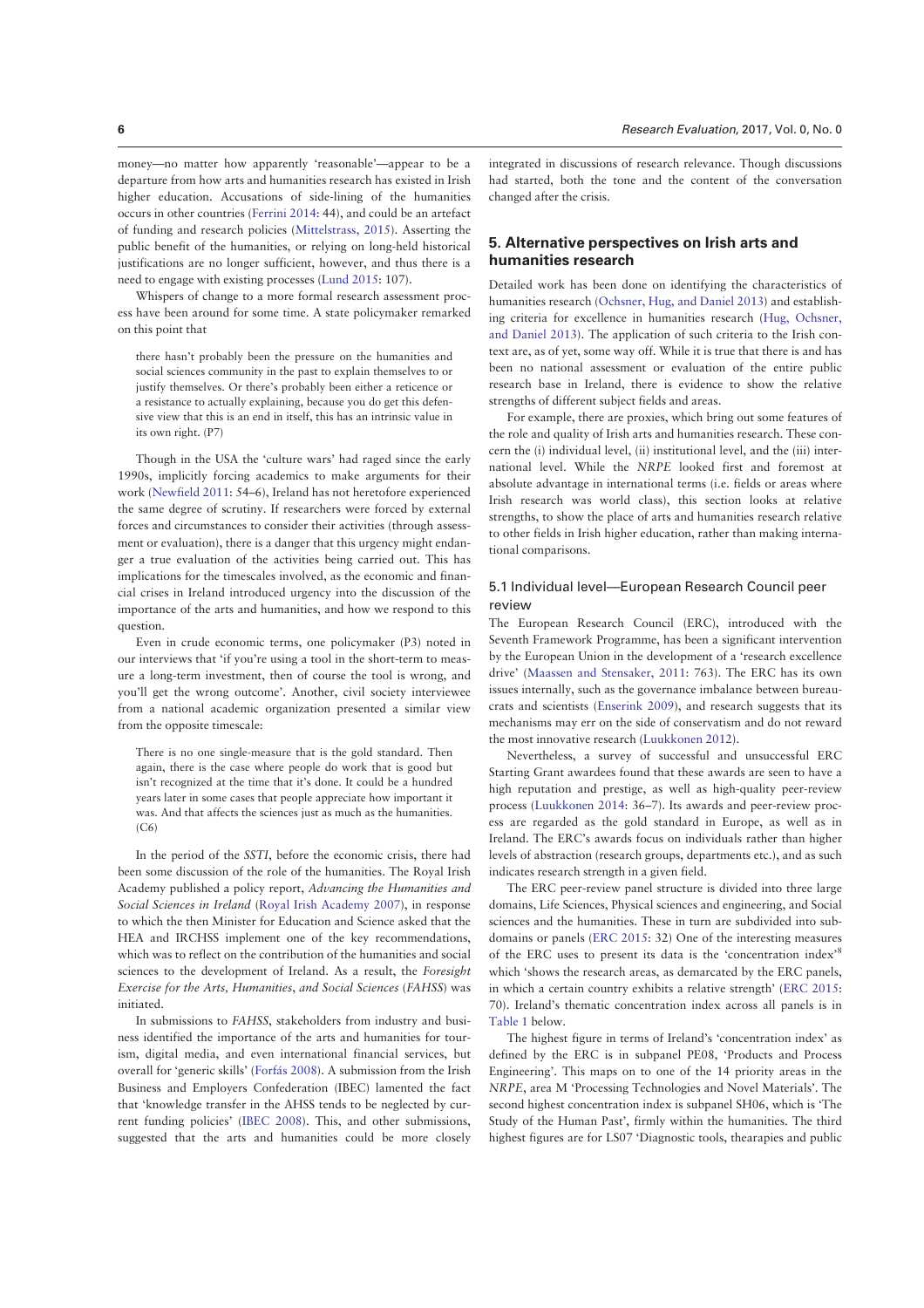Research Evaluation, 2017, Vol. 0, No. 0 7

Table 1. and ERC thematic concentration index by current host country (as of 21/08/2014)

| Life sciences                     |     |     |                                                   |     |     |  |  |     |     |
|-----------------------------------|-----|-----|---------------------------------------------------|-----|-----|--|--|-----|-----|
| <b>LS01</b>                       |     |     | 1.502 1.503 1.504 1.505 1.506 1.507 1.508 1.509   |     |     |  |  |     |     |
| 0.0                               | 1.4 |     | $0.0$ $0.0$ $0.6$ $0.8$ $1.8$ $1.5$               |     |     |  |  | 1.1 |     |
| Physical sciences and engineering |     |     |                                                   |     |     |  |  |     |     |
|                                   |     |     | PE01 PE02 PE03 PE04 PE05 PE06 PE07 PE08 PE09 PE10 |     |     |  |  |     |     |
| $0.5 -$                           | 0.5 |     | $0.6$ 1.4 1.6 0.0 0.0 5.4                         |     |     |  |  | 0.0 | 0.8 |
| Social sciences and humanities    |     |     |                                                   |     |     |  |  |     |     |
|                                   |     |     | SH01 SH02 SH03 SH04 SH05 SH06                     |     |     |  |  |     |     |
| 0.9                               | 0.7 | 1.8 | 0.0                                               | 1.4 | 2.8 |  |  |     |     |

Source: Adapted from Table A8.08, ERC 2015: 105. Subpanels are indicated by two digits.

health', and SH03 'Environment and society'. LS07 again maps on to the NRPE priorities, areas E 'Medical Devices' and F 'Diagnostics'. Another humanities area, SH05 'Culture and cultural production', also does respectably in the research concentration index relative to the other subpanels in the Life Sciences and Physical Sciences and Engineering.

This does not demonstrate that Ireland's does better than any of the other areas in the ERC process, or that NRPE was wrong in the areas it chose (this is also reflected by the 'ERC Applicant Success Rate', in Supplementary Table S1, and the 'ERC Grantees, total number of awards—Ireland', in Supplementary Table S2). What it indicates, however, is that excellent research, as reviewed by international peer review, is also being performed in the humanities, and that the narrow frame by which the research priorities were defined were able to bypass this work. A government policy-officer (P7) emphasized the importance of this, saying 'ultimately good quality research is good quality research because it has been peer reviewed and people recognize it and acknowledge it as good quality research. And that has to be the major test of excellence'.

#### 5.2 Institutional level—institutional research thematic priorities

As a large proportion of funding in the Irish research ecosystem is allocated according to the block grant, $9$  institutions still have a significant say in what they define as their own priorities, which may or may not coincide with those priorities as are found in NRPE. This is especially relevant for humanities research, given that as of 2012 the block grant made up 45% of total HERD funding (DJEI 2015a: 20). As such, a question is worth asking regarding individual institutions and their own priorities, and whether these differ from other strategies (i.e. those found in the NRPE). As with HEIs internationally, Ireland's institutions have been no different in adopting elements of strategic planning as a part of its planning processes (Elwood and Leyden 2000).

In the case of Ireland's institutions, while both sides of the binary divide are involved in research, universities perform the majority of research activity accounting for 91% of total HERD in 2012 (DJEI 2015a: 6). Significant challenges still remain for increasing the involvement of IoTs in the higher education research landscape (Hazelkorn and Moynihan 2010). The historical differentiation in mission of the different sectors of universities and IoTs also plays a significant role, with universities having greater strengths in the humanities than the IoTs. This differentiation becomes apparent when looking at what Ireland's HEIs identify as their internal priorities in strategic statements and websites relating to research, and how this is different from the national-level strategy evinced in the

Looking at the 7 universities and 14 IoTs, a distinctive pattern is apparent. First, six of the seven universities have clearly set out research priorities. These have various names: 'research themes' (Trinity College Dublin10), 'strategic priorities' (University College Dublin<sup>11</sup>), 'strategic thematic areas' (University College Cork<sup>12</sup>), 'thematic research priorities' (National University of Ireland, Galway<sup>13</sup>), 'thematic priorities' (Maynooth University<sup>14</sup>), and 'key research and innovation areas' (Dublin City University<sup>15</sup>). University of Limerick appears to have no over-arching, institutionlevel priorities, but some individual faculties have identified themes. Within these themes, generally there is a high level of subject abstraction, with between four and six broad areas (e.g. 'Health', 'Technology'), which may simply map on to those HEIs' faculties. Within these, there is scope for more specificity (though Trinity College Dublin reverses this, specifying 19 themes, which fall under six broad 'research directions').

NRPE.

Of the six universities specifying internal research priority areas, all specify at least one area in or involving the humanities.16 An interesting absence, however, is the arts in University College Dublin's 'strategic priorities', given that the National College for Art and Design<sup>17</sup> became a recognized college of that university in 2011. Though they do not have as strong a presence in research as the universities, of those IoTs setting out research priorities (5 of 14), four mention the arts and humanities. One IoT without research priorities, the Dun Laoghaire Institute of Art, Design, and Technology, does carry out research in both the arts and humanities, however.

From this, it is clear that almost all the universities, and the IoTs to a lesser extent, have identified research in the arts and humanities as areas of strategic interest. Irish HEIs have identified the arts and humanities as just such strengths, $18$  and there is scope to integrate this institution-level commitment to arts and humanities research into a national-level strategy.

#### 5.3 National level—SCImago country ranking

Rankings can be criticized for a variety of reasons, as much as for what they do purport to measure as what they do not (for a summary of these criticisms see Hazelkorn 2015: 62–90). On the broader level, they emphasize research at the expense of the higher education's other missions (Hazelkorn 2011; Amsler and Bolsmann 2012; O'Connell 2012), as well as issues relating to the openness of information used (Marginson 2009). There is a narrower genre that focuses on the technical details of weightings and specific metrics (Soh 2012, 2013), as well as often interesting discussion of specific rankings releases.<sup>19</sup> Bibliometrics are a central element of rankings, and has its own vast literature of critique; De Bellis (2009) provides an overview of the history and theoretical debates attendant to this topic. Within this literature, there are also issues in bibliometrics with regard to the database coverage, forms of publication, and citation patterns, that are specific to research produced in the humanities (Giménez-Toledo, Tejada-Artigas, and Mañana-Rodríguez 2013; Stratilatis 2014: 185–8; Pinto and Fernandes 2015).

Despite the criticisms, however, rankings are remarkably consistent and arguably do say something about the higher education landscape (Hazelkorn and Gibson 2016). For this article's purposes, the above broader criticisms will be put into abeyance, to focus on SCImago's 'Country Rankings'20. SCImago is a bibliometrics-based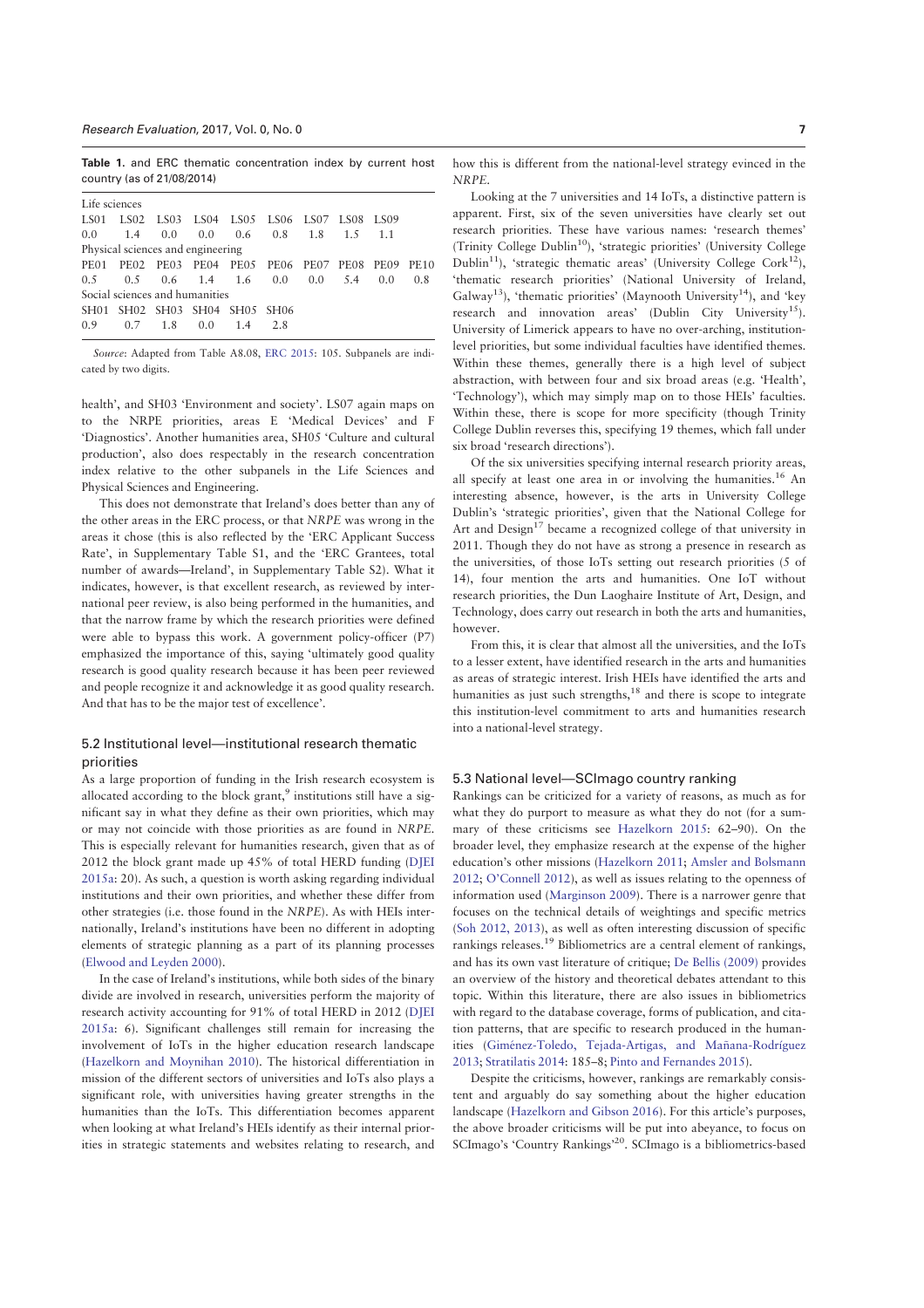ranking, using its SCImago Journal Rank indicator, which relies on the Scopus database and Google's PageRank algorithm.<sup>21</sup> As we wish to draw attention to the strengths of arts and humanities in the Irish research base, a measure across a period of time side-steps concerns about the 'noisiness' of year to year results (Dichev 2001; Bookstein et al. 2010).

SCImago has been used previously for discussion of national research performance in the humanities in Malaysia (Ahmad 2012) and Italy (Capaccioni and Spina 2012), but both discussed SCImago's coverage of humanities (and social sciences journals), rather than comparing humanities research relative to other fields, as is done here. SCImago has been subject to criticism regarding nomenclature, double-affiliation, and aggregation (de Mesnard 2012), but the focus here on nationally aggregated performance side-steps these issues.

The measure we have chosen is Ireland's performance in the country ranking, ordered by 'cites'22, and over the period of 1996 to 2014. As a consequence, given Ireland's status as a small country, it will not feature in the very top of such a ranking. Nevertheless, this can serve our purposes in terms of performance of scientific fields relative to one another. In this regard, as with the ERC grants, one sees that the priority areas that were chosen in the NRPE were selected with some justification. Looking at each of SCImago's 26 subject areas (these can be further subdivided into subject categories), Ireland's highest performing fields are not out of sync with the priority areas: 'Immunology and Microbiology' is Ireland's highest ranking area at 23; followed by 'Nursing' at 24; 'Multidisciplinary', 'Neuroscience', 'Psychology', and 'Veterinary' at 25.

The next highest ranking is 'Arts and Humanities' research at 27, followed by the remaining 18 fields. The biological and medical nature of these higher performing fields maps on to some of the priority areas identified by the NRPE, though the NRPE's bias towards research for enterprise favours technologies which can be manufactured and applied research. In contrast, SCImago covers whatever research has been published over the chosen period, which includes fundamental or basic research. This is a respectable position, and gives some sense of the relative strengths the Irish research base, though admittedly according to this one metric, in one ranking (see Supplementary Table S3 for full results).

#### 6. Irish research after prioritization

There are normally always limitations to research funding; the aggregate level may vary from one jurisdiction to another but it is never unlimited. Thus, priority setting is fairly standard. Evaluation of research is always for something, and one such purpose can be to prioritize research. In the absence of a formal system or process of evaluation, however, such efforts at prioritization can be problematic, as fundamental conversations about the purpose of the evaluation are elided. The issue this article discusses is the extent to which the form priority-setting took in Ireland, in response to the economic crisis, effectively marginalized arts and humanities research in policy.

NRPE's terms of reference were clearly stated, and animated by an unambiguous principle of economic return on investment. It cannot be criticized for not addressing something that was outside its remit. Nevertheless, there are differences between apparent research strengths in the arts and humanities (as far as proxies can tell us) and what policy defines as research priorities that can be

considerable. The independent review of the NRPE noted that the scarcity of funding for areas outside prioritization, 'even in some areas where Ireland had significant capacity prior to research prioritisation (RP), may undermine Ireland's ability to respond to emerging or unforeseen areas of opportunity in the future' (DJEI 2015b: 13). As one policymaker interviewee (P7) noted, it is important 'that higher education institutions through their block grant funding are able to support and sustain a strong research base', and so prioritization can only be one part of a wider research strategy.

There are elements of such a wide strategy evident in the Irish Government's Innovation 2020, the 5-year plan for R&D, science and technology, launched in December 2015. It set out the government's intention to 'build on the significant progress of the past decade in developing Ireland's research and innovation system' and spoke of continued support for 'excellent research across the full continuum and across all disciplines' (DJEI 2015c: 8). It also affirmed a commitment to Irish Research Council (IRC) funding, and the importance of human capital and the research pipeline. It also clearly reiterated an intention to 'continue to focus the majority of competitive funding on the 14 priority areas' (DJEI 2015c: 10), setting the date for a new round of research prioritization starting in 2017, in which a 'market-led horizon-scanning exercise will be undertaken in order to identify strategic areas of commercial opportunity' (DJEI 2015c: 26).

The wider strategic view of research across all disciplines is more clearly set out in the new iteration of the Strategy for Science, Technology and Innovation (SSTI2). A consultation paper for SSTI2 points to the need to supplement the NRPE and its narrow focus on (economic) relevance and impact, saying 'it is now timely to place Research Prioritisation and the focus on research relevance and impact within a broader context and to develop and articulate a vision for science policy across all disciplines' (ICSTI 2015: 2), including arts and humanities research. This has provided an ideal opportunity for the arts and humanities to reframe their own discussion beyond the usual criticism of staffing issues, funding, and so on.

At an event in the Royal Irish Academy, one speaker noted that while higher education research is 'currently viewed as a principal component of national innovation policy, the primary economic engine of advanced societies, this new mission needs to be reconciled with earlier objectives' (Royal Irish Academy 2015: 13). Indeed, the Vice-President and Director at Intel, Martin Curley, stated: the 'key to the future is understanding that we live in a society, not an economy. Too many people forget that too often. The humanities and social sciences are vital to our future' (Duncan and Rouse 2015: 13). Disciplines are not immutable, nor are the arts and humanities freed from engaging with changing notions of relevance and public benefit. In the words of one policymaker:

regardless of your discipline, your area, there's almost a duty of care, an onus upon you as a researcher, to at least, at a minimum, to ensure that the knowledge you're generating is transferred beyond your peer-group, to others. (P5)

There are some observations to be made of the possible future implications of allowing the NRPE focus of research enterprise to remain a de facto policy. First, a narrow, short-term definition of priorities can have success, but the Irish experience raises the question of what can emerge when short-termism trumps quality. One interviewee said of the NRPE and arts and humanities research that if 'it became anyway less important than the sciences and technology, it would be incredibly short-sighted' (P1).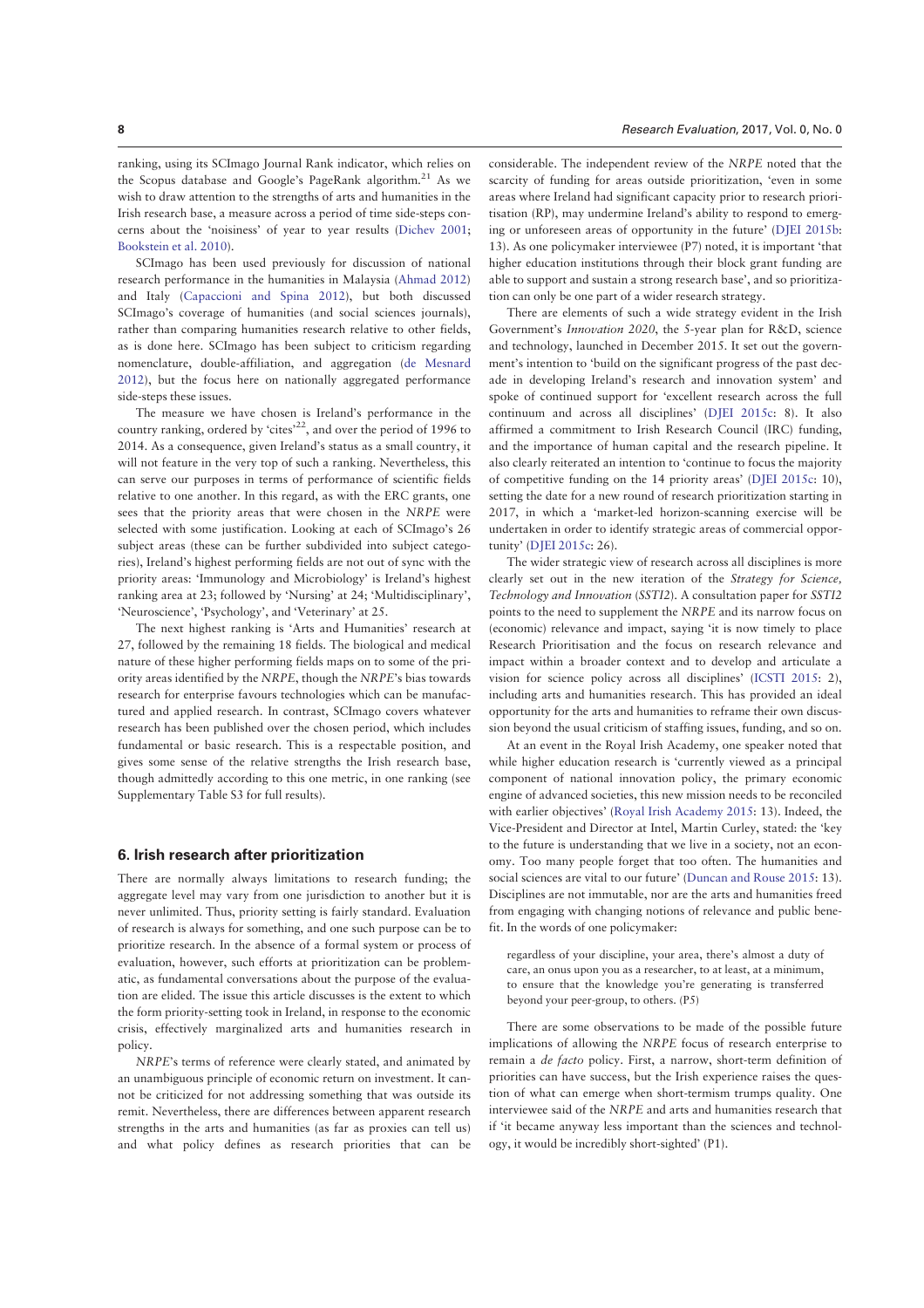#### Research Evaluation, 2017, Vol. 0, No. 0 9

This leads to the second point, which is that one of the implications of short-termism is that it can undermine wider national societal objectives, capacities, and capabilities, as well as existing institutional priorities. The independent review of the NRPE also made observation of the fact that the 'scarcity of national funding for areas outside RP, even in some areas where Ireland had significant capacity prior to RP, may undermine Ireland's ability to respond to emerging or unforeseen areas of opportunity in the future'. The report followed with the observation that a reduction of the core grant to Irish HEIs, 'which occurred independently of, but concurrently with' prioritization had undermined the capacity for research in non-prioritized areas (DJEI 2015: 13).

This observation implies a third point, which is that because research capacity takes a long time to build, and new ideas can come from surprising and unexpected quarters, there needs to be space and flexibility within any plan or strategy that leaves room for felicitous and surprising developments. A submission from the OECD to SSTI2 also noted the scope for including arts and humanities in research policy, given the 'societal challenges' approach which is increasingly being adopted by major funders (such as Horizon 2020), whereby 'STEM-HSS synergies play a key role' (OECD 2015: 6). Without the core element of funding for those areas not covered by prioritization, the felicitous aspect of surprising and unexpected research can be neglected.

## 7. Conclusion: arts and humanities and the future of Irish research

Research policy has to walk a fine line between emphasizing excellent research in all its forms, as well as prioritizing certain types of research for economic goals. This article identified proven and existing strengths in arts and humanities research, but by NRPE becoming in effect the de facto national research policy, some of the previous balance in research policy has been lost. Economic prioritization can only be one part of a national research policy.

The next point is that the NRPE approached its mission with the assumption that the research base was complete, and that those fields and sectors with most productive potential should serve the Irish society and the economy. The research base also requires maintenance, however, and planning for the future of the research pipeline, as SSTI2 and Innovation 2020 both set out.

The third point we would make is that 'enterprise research' as found in the NRPE is too narrowly conceived. In the wake of the financial crisis, Ireland chose identifying industrial sectors with potential for jobs and economic growth and trade. The next step, as Ireland's recovery continues, is to look to the future, and alternative priorities that engage societal challenges, which start with a wider base. While this doesn't exclude the economic, it does problematize issues in a different way recognizing the need to embrace multi-, trans-, and inter-disciplinary approaches. One could imagine a range of such issues including rural re-development, green/clean environment, the ageing society, and so on.

A final point we would make is that the next step and opportunity for the arts and humanities research community is to participate in this new phase of Irish research. Ireland has demonstrated strengths in the arts and humanities, strengths which have legitimacy. The task for arts and humanities researchers is to leverage their legitimacy as one of the strongest elements of the Irish research ecosystem, through the clearly defined objects of what the university is for, as well as broad existing social support for higher education. They can demonstrate that priority setting can be understood more widely, and that Ireland's challenges for the future are not just economic, but social and cultural.

## Funding

This work was in part supported by the Humanities in the European Research Area programme, a network funded by the European Commission and 19 research councils responsible for arts and humanities research across Europe (Grant 09-HERA-JRP-CI-FP-022).

#### Acknowledgements

The authors would like to sincerely thank the two anonymous reviewers, whose critical reading and suggestions improved this article. The authors would further like to note that this article was partially based on research originally conducted under the HERAVALUE project, which was originally financially supported by the HERA Joint Research Programme (http://hera net.info), co-funded by AHRC, AKA, DASTI, ETF, FNR, FWF, HAZU, IRC, MHEST, NWO, RANNIS, RCN, VR and the European Community FP7 2007–2013, under the Socio-economic Sciences and Humanities programme.

#### **Notes**

- 1. The 32 counties of the island of Ireland were partitioned into two countries in 1922 following the signing of the Anglo-Irish Treaty in December of 1921. The 26 counties in the south of the island was called the Irish Free State, with 6 counties in Ulster becoming Northern Ireland and remaining part of the UK. In 1937 Ireland adopted a new constitution which gave the state its two present official names, Éire in Irish, and Ireland in English (Ferriter, 2010).
- 2. This is the annual recurrent funding given to Irish HEIs through the HEA, which covers both teaching and research. It is core funding, allocated on the basis of student numbers, but distributed as a block to give HEIs discretion in internal funding allocation. Within the HEI, this funding is allocated according to the share of time spent by salaried academic staff on research, based on academic contracts, with staff in universities having more time allocated in their contracts for research than staff in IoTs.
- 3. The full coding list of interviewees is available in Hazelkorn et al. (2013: 107). The interview protocol is available in the same report (157–9).
- 4. They are as follows: Future Networks and Communications; Data Analytics, Management, Security, and Privacy; Digital Platforms, Content, and Applications; Connected Health and Independent Living; Medical Devices; Diagnostics; Therapeutics—Synthesis, Formulation, Processing, and Drug Delivery; Food for Health; Sustainable Food Production and Processing; Marine Renewable Energy; Smart Grids and Smart Cities; Manufacturing Competitiveness; Processing Technologies and Novel Materials; Innovation in Services and Business Processes (Forfás 2011: 10-2, with longer descriptions of each area 45-78).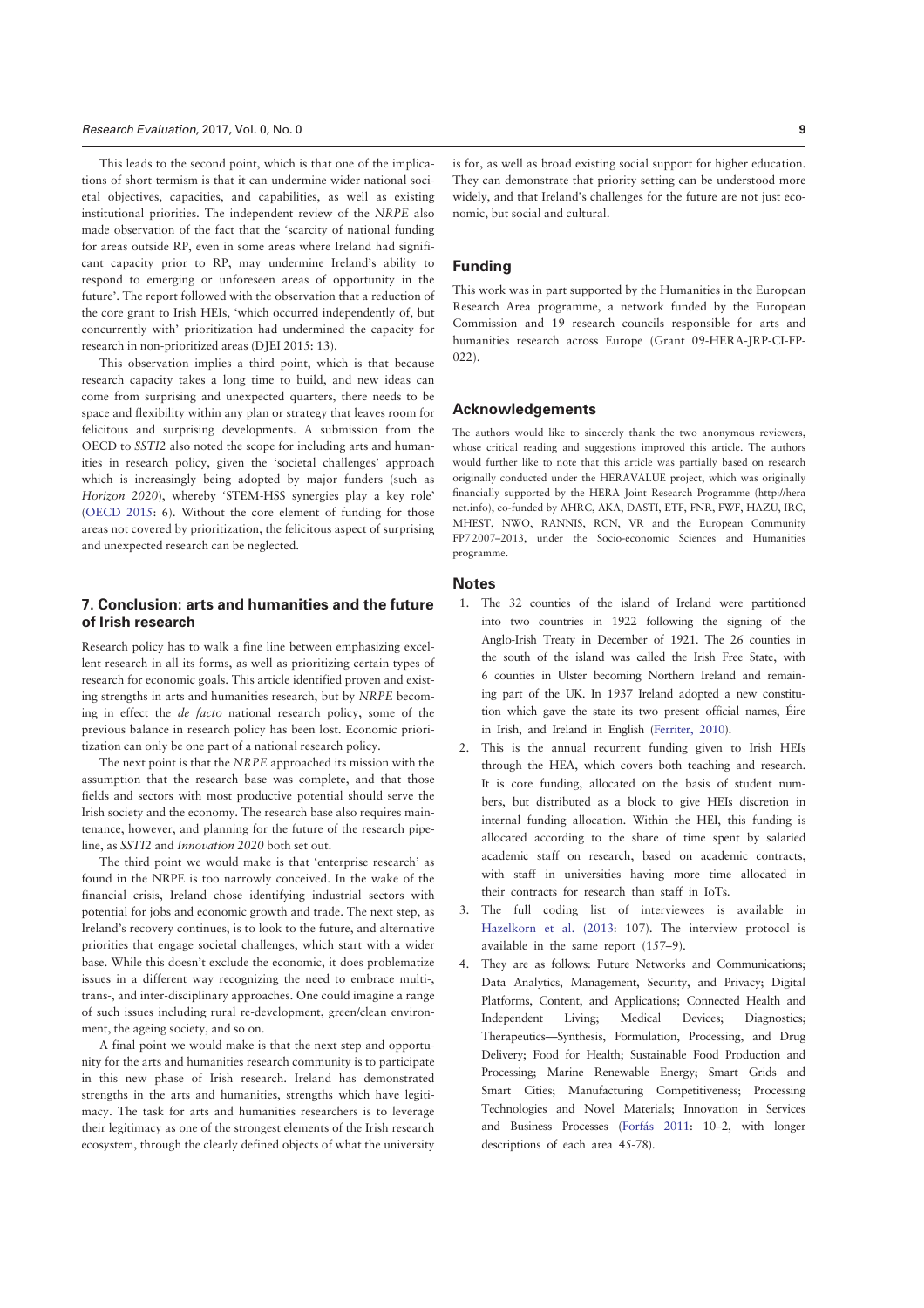- 5. These definitions of basic, applied, and experimental research are the standard definitions, taken from the OECD's Frascati manual.
- 6. As well as the drop from 2008 to 2010 detailed above, it may also feed off the composite notion of 'Arts, Humanities, and Social Sciences', as the HERD funding for the social sciences has declined from 19% in 2008 to 14% in 2012. See Supplementary Figure 1 for more detail.
- 7. The Regional Technical Colleges Act, 1992 (Oireachtas Éireann  $1992$ ) also refers to one of the functions of the RTCs—now IoTs—being to 'provide vocational and technical education and training for the economic, technological, scientific, commercial, industrial, social and cultural development of the State...'. The IoTs have a much smaller role in arts and humanities research than the universities, however, given their foundation as colleges for technical education, and not withstanding some subsequent academic drift (Clancy 2015: 292).
- 8. In a personal communication from the ERC, it was clarified that the concentration index was calculated as follows:  $I = \frac{G_{ij}}{\Sigma_i G_{ij}} \left[ \frac{\Sigma_i G_{ij}}{\Sigma \Sigma_{ij} G_{ij}} \right]^{-1}$ , where G: count of grants, i: country index, j: panel index. A table detailing Ireland's success rates and the number of grants are included in the supplementary data.
- 9. There has been some discussion recently regarding the extent to which composite research funding, allocated either through the block grant or the NRPE, is aligned with the priority areas, but there is no data on this.
- 10. https://www.tcd.ie/research/themes/.
- 11. http://www.ucd.ie/research/whatweresearch/strategicpriorities/.
- 12. http://www.ucc.ie/en/research/overview/strengths/.
- 13. http://www.nuigalway.ie/our-research/listings/.
- 14. https://www.maynoothuniversity.ie/research.
- 15. http://dcu.ie/research/key-research-areas.shtml.
- 16. Of its six higher level 'research directions', Trinity specifies two involving arts and humanities, and of its 19 'research themes', 2 are in the arts and 4 in the humanities, the highest of any Irish HEI.
- 17. NCAD itself specifies its own research priorities however: http://www.ncad.ie/research-and-innovation/research-prior ities-2012-2016/.
- 18. In 2009, University College Cork conducted its own, institutional-level Research Quality Review. It had no overall findings that noted the that arts and humanities research was a central strength of the university, with independent peer-review panels instead expressing reservations about the entire review process (UCC 2010; for more detail see Hazelkorn et al. 2013: 123–7).
- 19. One source of such topical discussion is Richard Holmes's blog, http://rankingwatch.blogspot.com/.
- 20. http://www.scimagojr.com/countryrank.php.
- 21. http://www.scimagojr.com/aboutus.php.
- 22. This is defined as follows: 'Number of citations of all dates received by the documents published during the

source year—i.e. citations in years  $X$ ,  $X$  1,  $X$  2,  $X$  3... to documents published during year X. When referred to the period 1996–2014, all published documents during this period are considered.' http://www.scimagojr.com/help.php.

#### References

- Ahmad, S. S. (2012) 'Performance Indicators for the Advancement of Malaysian Research with Focus on Social Science and Humanities', Procedia - Social and Behavioral Sciences, 68: 16–28.
- Amsler, S. S., and Bolsmann, C. (2012) 'University Ranking as Social Exclusion', British Journal of Sociology of Education, 33//2: 283–301.
- Arnold, E. et al. (2012) Research Centres in Ireland: Funding Models, Oversight Mechanisms and Vision of a Future Research Centre Landscape. Dublin: Forfás.
- Belfiore, E. (2014) 'Impact', "Value" and "Bad Economics": Making Sense of the Problem of Value in the Arts and Humanities', Arts and Humanities in Higher Education, 14/1: 95–110.
- Belfiore, E., and Upchurch A., eds. (2013) Humanities in the Twenty-First Century: Beyond Utility and Markets. Basingstoke: Palgrave Macmillan.
- Benneworth, P. (2015) 'Putting Impact Into Context: The Janus Face of the Public Value of Arts and Humanities Research', Arts and Humanities in Higher Education, 14/1: 3–8. doi:10.1177/1474022214533893
- Benneworth, P., and Jongbloed, B. W. (2009) 'Who Matters to Universities? A Stakeholder Perspective on Humanities, Arts and Social Sciences Valorisation', Higher Education, 59/5: 567–88.
- Bookstein, F. L. et al. (2010) 'Too Much Noise in the Times Higher Education Rankings', Scientometrics, 85/1: 295–9. doi:10.1007/s11192-010-0189-5
- Butler, D. (2010) 'University Rankings Smarten Up', Nature, 464: 16-7. doi:10.1038/464016a.
- Capaccioni, A., and Spina, G. (2012) 'Italian SSH Journals in Journal Citation Reports (JCR) and in SCImago Journal Rank (SJR): Data and First Analysis', Italian Journal of Library and Information Science, 3/1: 1–9.
- Central Statistic Offic [CSO]. (n.d.) Seasonally Adjusted Standardised Unemployment Rates (SUR), (Pubd online) <http://www.cso.ie/en/statis tics/labourmarket/principalstatistics/seasonallyadjustedstandardisedunem ploymentratessur> accessed 3 May 2016.
- Central Statistics Office [CSO]. (2015) International Trade in Services 2014, (Pubd online) http://www.cso.ie/en/releasesandpublications/er/its/internatio naltradeinservices2014/ accessed 3 May 2016.
- Central Statistics Office [CSO]. (2016) Trade Statistics January 2016, (Pubd online) http://www.cso.ie/en/media/csoie/releasespublications/documents/ externaltrade/2016/trade\_jan2016.pdf> accessed 3 May 2016.
- Chambers, A. (2014) T.K. Whitaker: Portrait of a Patriot. Dublin: Gill and Macmillan.
- Clancy, P. (2015) Irish Higher Education: A Comparative Perspective, Dublin: Institute of Public Administration.
- Collini, S. (2012) What are Universities For? London: Penguin Books.
- Coolahan, J. (2008) 'Coming to Terms with the 1997 Act: the National University of Ireland Senate, 1997-2007', in Dunne, T., Coolahan, J., Manning, M., and Tuathaigh, G. Ó. (eds), The National University of Ireland, 1908-2008: Centenary Essays. Dublin: UCD Press.
- Creveld, M. (1999) The Rise and Decline of the State. Cambridge: Cambridge University Press.
- Dagg, M. (2006) 'Public Investment in R&D in Ireland', in O'Toole, R., and Aylward, C. (eds), Perspectives on Irish Productivity. Dublin: Forfás.
- Dahler-Larsen, P. (2007) 'Evaluation and Public Management', in Ferlie, E., Lynn, L. E. Jr., and Pollitt, C. (eds), The Oxford Handbook of Public Management, pp. 615–39. Oxford: Oxford University Press.
- Dahler-Larsen, P. (2015) 'The Evaluation Society: Critique, Contestablility and Skepticism', Spazio Filosofico, 13: 21–36.
- De Bellis, N. (2009) Bibliometrics and Citation Analysis: From the Science Citation Index to Cybermetrics. Lanham, MD: The Scarecrow Press.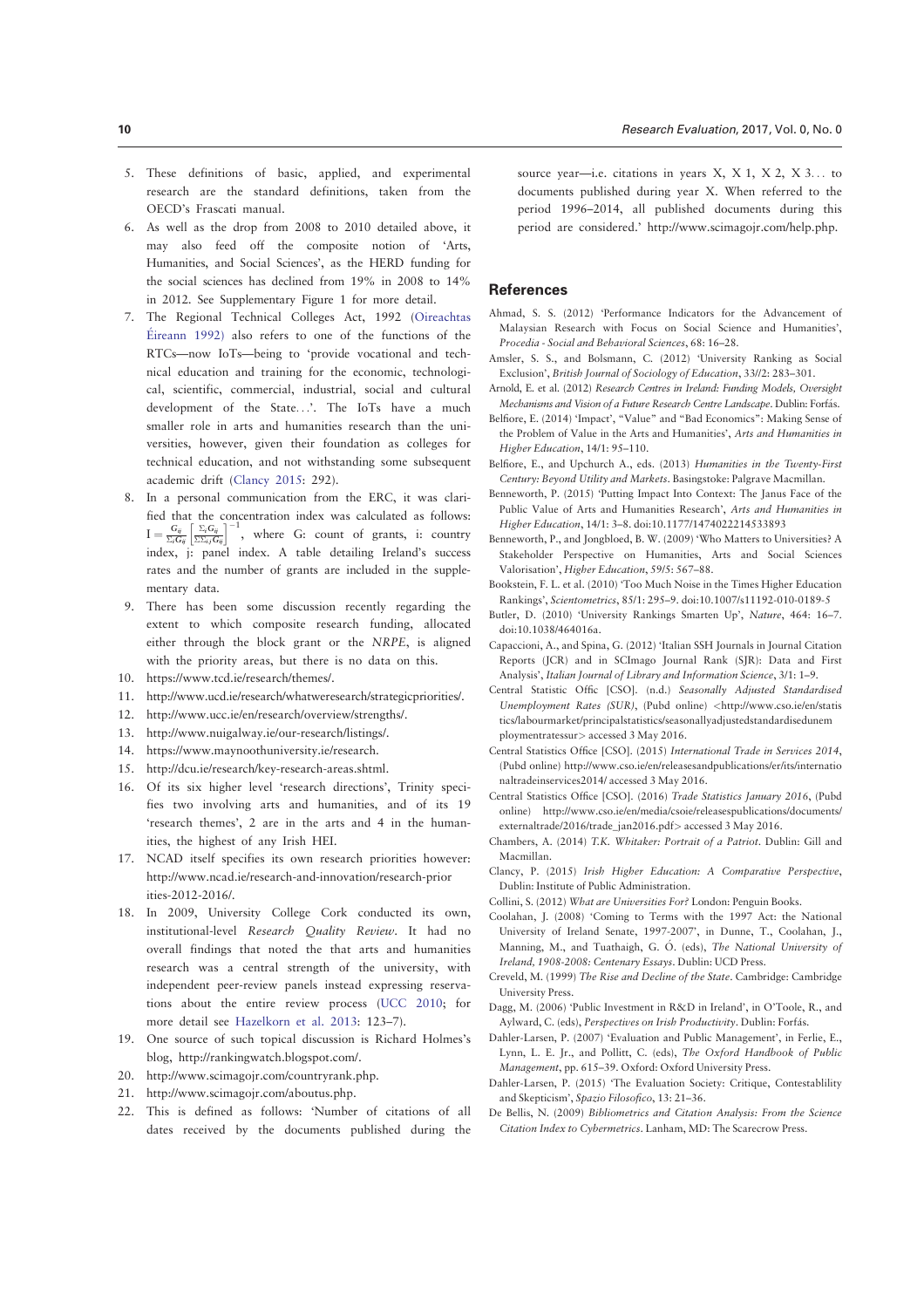- de Mesnard, L. (2012) 'On Some Flaws of University Rankings: The Example of the SCImago Report', Journal of Socio-Economics, 41/5: 495–9.
- Department of Education and Skills [DES]. (2011) National Strategy for Higher Education to 2030. Report of the Strategy Group. Dublin: Department of Education and Skills.
- Department of Jobs, Enterprise and Innovation [DJEI]. (2015a) Survey of Research & Development in the Higher Education Sector 2012/2013. Dublin: Department of Jobs, Enterprise and Innovation. http://www.enter prise.gov.ie/en/Publications/Survey\_of\_Research\_and\_Development\_in\_ the\_Higher\_Education\_Sector\_2012\_2013\_PDF\_567KB\_.pdf accessed 3 May 2016.
- Department of Jobs, Enterprise and Innovation [DJEI]. (2015b) Review of Progress in Implementing Research Prioritisation – Report of the Independent Panel. Dublin: Department of Jobs, Enterprise and Innovation.
- Department of Jobs, Enterprise and Innovation [DJEI]. (2015c) Innovation 2020: Excellence, Talent, Impact. Dublin: Department of Jobs, Enterprise and Innovation.
- Desrosières, A. (1998) The Politics of Large Numbers: A History of Statistical Reasoning. Cambridge, MA: Harvard University Press.
- Dichev, I. D. (2001) 'News or Noise? Estimating the Noise in the U.S. News University Rankings', Research in Higher Education, 42/3: 237–66.
- Donovan, C. (2007) 'The Qualitative Future of Research Evaluation', Science and Public Policy, 34: 585–97. doi:10.3152/030234207x256538.
- Donovan, C. (2011) 'State of the Art in Assessing Research Impact: Introduction to a Special Issue', Research Evaluation, 20/3: 175–9.
- Duncan, M., and Rouse, P. (2015) Creating Ireland: Research and the Role of the Humanities and Social Sciences. Dublin: Irish Research Council.
- EGFSN. (1998) First Report of the Expert Group on Future Skills Needs. Dublin: Expert Group on Future Skills Needs.
- Elwood, L. P., and Leyden, V. M. (2000) 'Strategic Planning and Cultural Considerations in Tertiary Education Systems: The Irish Case', Scandinavian Journal of Educational Research, 44/3: 307–23.
- Enserink, M. (2009) 'Fix Funding Agency's "Original Sin," ERC Review Panel Demands', Science, 325/5940: 523–4.
- European Research Council [ERC]. (2015) ERC Funding Activities 2007- 2013. Luxembourg: Publications Office of the European Union.
- EVIDENCE. (2009) Research Strengths in Ireland: A Bibliometric Study of the Public Research Base. Dublin: Forfás.
- EVIDENCE. (2010) Research Strengths in Ireland: A Bibliometric Study of the Public Research Base - Extension Report. Dublin: Forfás.
- Ferrini, C. (2014) 'Research "Values" in the Humanities: Funding Policies, Evaluation and Cultural Resources. Some Introductory Remarks', Humanities, 4/1: 42–67.
- Ferriter, D. (2010) The Transformation Of Ireland 1900-2000. Dublin: Profile Books.
- Filsinger, D. (2016) 'Ten Years of the Center for Evaluation: Review Purview – Preview', in Stockman, R. and Meyer, W. (eds), The Future of Evaluation: Global Trends, New Challenges, Shared Perspectives, pp.2–8. Basingstoke: Palgrave Macmillan.
- Forfás. (2011) Research and Development Funding and Performance in the State Sector 2009-2010. Dublin: Forfás.
- Forfás. (2012) Report of the Research Prioritization Steering Group. Dublin: Forfás.
- Forfás. (2004) Building Ireland's Knowledge Economy. Dublin: Forfás.
- Forfás. (2006) Strategy for Science, Technology and Innovation 2006 2013. Dublin: Forfás.
- Forfás. (2008) The Higher Education R & D Survey 2006 (HERD). Dublin: Forfás.
- Garvin, T. (2005) Preventing the Future: Why was Ireland so poor for so long? Dublin: Gill and Macmillan.
- Geuna, A., and Piolatto, M. (2016) 'Research Assessment in the UK and Italy: Costly and Difficult, but Probably Worth it (at Least for a While)', Research Policy, 45/1: 260–71. doi:10.1016/j.respol.2015.09.004.
- Giménez-Toledo, E., Tejada-Artigas, C., and Mañana-Rodríguez, J. (2013) 'Evaluation of Scientific Books' Publishers in Social Sciences and Humanities: Results of a Survey', Research Evaluation, 22/1: 64–77.
- Gwynn, A. (1938) 'The Medieval University of St. Patrick's, Dublin', Studies: An Irish Quarterly Review, 27/106: 199–212.
- Hammarfelt, B. (2014) 'Using Altmetrics for Assessing Research Impact in the Humanities', Scientometrics, 101/2: 1419–30. doi:10.1007/s11192-014- 1261-3.
- Harkin, S., and Hazelkorn, E. (2014) 'Restructuring Irish Higher Education through Collaboration and Merger', in Curaj, A., Georghiou, L., Harper, J. C., Pricopie, R., and Egron-Polak, E. (eds), Mergers and Alliances in Higher Education: International Practice and Emerging Opportunities. Dordrecht: Springer.
- Hazelkorn, E. (2011) 'Everyone Wants To Be Like Harvard- Or Do They: Cherishing All Missions Equally' (Pubd online) http://arrow.dit.ie/csercon/ 17 accessed 3 May 2016.
- Hazelkorn, E. (2014) 'Making an Impact: New Directions for Arts and Humanities Research', Arts and Humanities in Higher Education, 14/1: 25–44.
- Hazelkorn, E. (2015) Rankings and the Reshaping of Higher Education: The Battle for World-Class Excellence. Basingstoke: Palgrave Macmillan.
- Hazelkorn, E., and Moynihan, A. (2010) 'The Research Mission of Higher Education Institutions outside the University Sector: Striving for Differentiation', in Kyvik, S., and Lepori, B. (eds), The Research Mission of Higher Education Institutions outside the University Sector, pp. 175–97. Dordrecht: Springer Netherlands.
- Hazelkorn, E., and Gibson, A. (2016) 'Another Year, Another Methodology: Are Rankings Telling Us Anything New?', International Higher Education, 84: 3–4. http://ejournals.bc.edu/ojs/index.php/ihe/article/view/9105/8205 accessed 3 May 2016.
- Hazelkorn, E., Gibson, A., and Harkin, S. (2015) 'From Massification to Globalisation: Reflections on the Transformation of Irish Higher Education', in Rafter, K. (ed.), The State in Transition, pp. 235–60. Dublin: New Island.
- Hazelkorn, E. et al. (2013) Recognising the Value of the Arts and Humanities in a Time of Austerity (Pubd online) http://arrow.dit.ie/cserrep/42 accessed 3 May 2016.
- Hicks, D. (2012) 'Performance-based University Research Funding Systems', Research Policy, 41/2: 251–61. doi:10.1016/j.respol.2011.09.007.
- Huang, M., and Chang, Y. (2008) 'Characteristics of Research Output in Social Sciences and Humanities: From a Research Evaluation Perspective', Journal of the American Society for Information Science and Technology, 59/11: 1819–28.
- Hug, S. E., Ochsner, M., and Daniel, H.-D. (2013) 'Criteria for Assessing Research Quality in the Humanities: A Delphi Study Among Scholars of English Literature, German Literature and Art History', Research Evaluation, 22/5: 369–83.
- Hughes, A., and Kitson, M. (2012) 'Pathways to Impact and the Strategic Role of Universities: New Evidence on the Breadth and Depth of University Knowledge Exchange in the UK and the Factors Constraining Its Development', Cambridge Journal of Economics, 36/3: 723–50. doi:10.1093/cje/bes017.
- ICSTI. (1999) Technology Foresight Ireland—An ICSTI Overview. Dublin: Forfás.
- ICSTI. (2015) Consultation Paper for Successor to Strategy for Science, Technology and Innovation. Dublin: Interdepartmental Committee on Science, Technology and Innovation.
- INDECON. (2011) Assessment of the Economic Impact of the Arts in Ireland. Dublin: INDECON.
- Irish Business and Employers Confederation [IBEC]. (2008) Foresight in the Arts, Humanities and Social Science – Irish Business and Employers Confederation Submission. Dublin: IBEC.
- Kirby, P. (2010) Celtic Tiger in Collapse: Explaining the Weaknesses of the Irish Model, 2nd edn. Basingstoke: Palgrave Macmillan.